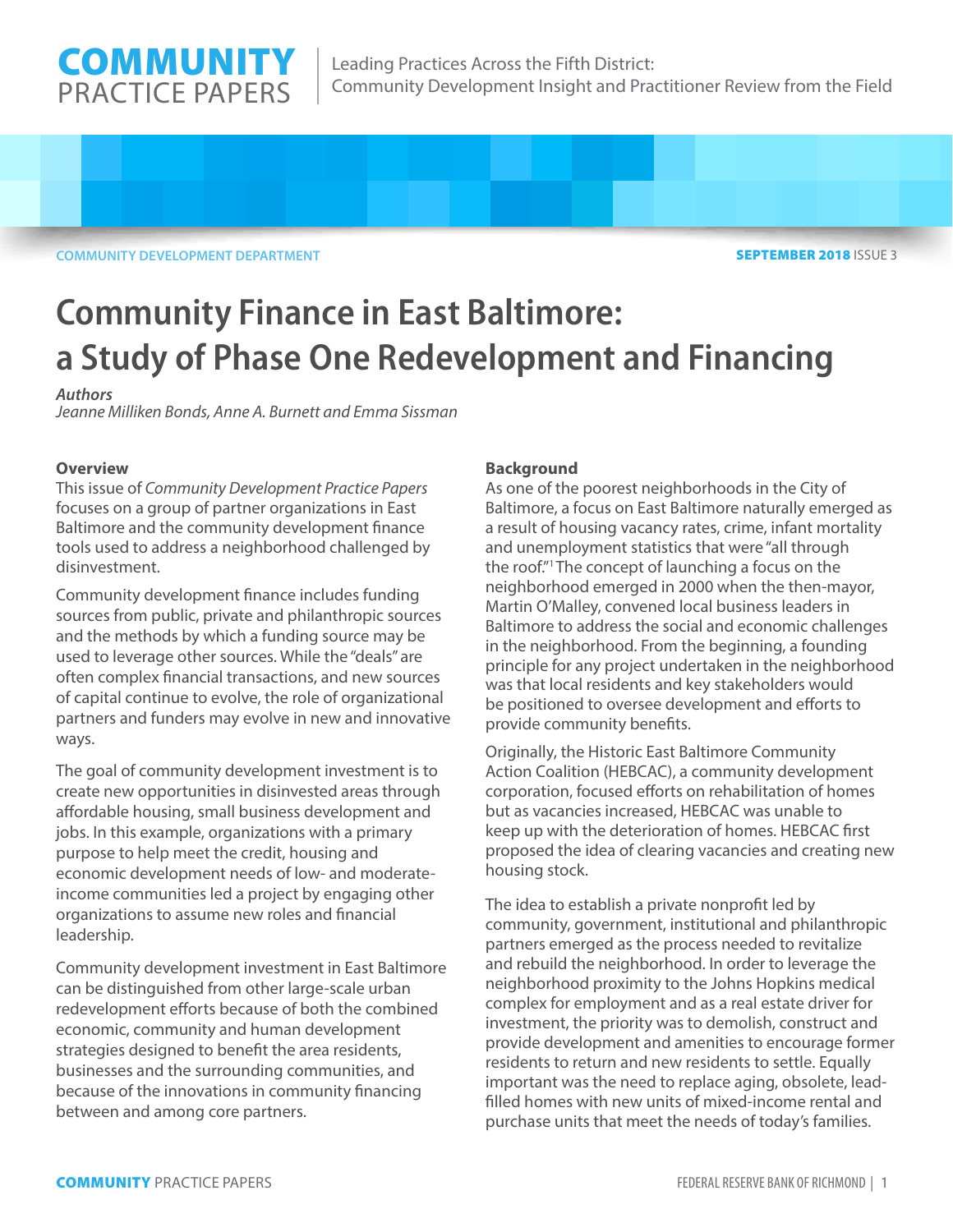# **COMMUNITY DEVELOPMENT DEPARTMENT SEPTEMBER • 2018** | ISSUE 3

The primary founding principle for a project of this magnitude was to ensure that those families directly affected by the redevelopment would be treated fairly and respectfully. Several partners emphasized the need for support for the families throughout the process.

Initial years were spent planning, fundraising and preparing the neighborhood and its residents for new construction and growth. In 2003, the East Baltimore Development Inc. (EBDI), a 501[c](3), was formed to manage the proposed \$1.8 billion East Baltimore Development Initiative (Project), centered on transformation of an 88-acre area near the Johns Hopkins medical campus that faced a continuing process of disinvestment. The proposed capital structure is outlined for phases 1 and 2 in Appendix A. Phase 2 financial transactions have not yet begun as of the writing of this paper, however, various organizations have begun engaging in specific agreements as to the redefined elements of phase 2.

EBDI had public and private partners, including the federal government, the State of Maryland, the City of Baltimore, the Annie E. Casey Foundation, Johns Hopkins Institutions, The Harry and Jeanette Weinberg Foundation, the Atlantic Philanthropies and others. The initial scope of the project included: 2,100 units of mixed income homeownership and rental housing units,1.7 million square feet of life sciences research and office space, a new seven acre community learning campus with an early childhood center, a new public K–8 elementary school, fresh food stores and other neighborhood retail amenities, and a new community linear park.

The Project gained support from the community, institutional, government and philanthropic partners, and three key partners emerged — the City of Baltimore (City), Johns Hopkins University (JHU) and affiliated institutions, and the Annie E. Casey Foundation (AECF). The Harry and Jeannette Weinberg Foundation initially committed \$15 million.<sup>2</sup> Tony Cipollone, then vice president for Civic Sites and Initiatives at AECF, where he worked in senior leadership for over 20 years, explained, "Casey wanted to ensure that this was not solely about development, but also people-focused and communitybased." 3

JHU, an economic anchor institution in the City and major employer in the Baltimore region, approached the Project as an economic developer might, aware that reinvestment around its hospital in East Baltimore could mean stability for its local workforce, visiting patients, the neighborhood and its residents and more broadly, the City as a whole, as explained by Andy Frank, assistant to the president at JHU.<sup>4</sup>

In order to ensure that both neighborhood residents and visitors at the Medical Campus have access to retail services, the master plan included the construction of a pharmacy, a restaurant and a hotel. JHU, using its economic development capabilities, found creative ways to help overcome challenges faced by each of the businesses. JHU became 50 percent owner of the Walgreens at EBDI. With three year revenue targets secured through purchase agreements with JHU, Atwater's Restaurant agreed to be an anchor restaurant.<sup>5</sup> JHU also agreed to include its name on a Marriott Residence Inn in order to promote visitors to East Baltimore and generate greater internet search engine popularity.

JHU resides as the majority, credit tenant in two of the physical structures at EBDI, the Rangos Building housing life science research and development space, as well as the 1812 Ashland Avenue Life Science Building.

AECF employed an external organization to survey the neighborhood, gathering relevant data about local demographics. The findings revealed that there were many more families living in the area than previously assumed, creating a greater incentive to include the community's input during relocation planning. AECF created a Family Advocate position to consistently connect the East Baltimore families to supportive services.<sup>6</sup>

## **Financing Reinvestment**

In the early stages, EBDI faced construction financing and working capital shortfalls.<sup>7</sup> The perceived investment risk in a troubled neighborhood with speculative development plans meant investor interest and traditional sources of capital were unavailable; consequently meant credit enhancements were utilized to meet the Project's funding needs (See Appendix B).

The available tool for acquisition of the land was eminent domain, the power to take private property for public use, in this case by a nonprofit organization authorized to do so, with just compensation to the owners of the property. EBDI used eminent domain<sup>8</sup> to acquire approximately 3,000 properties for large-scale demolition in anticipation of the first phase redevelopment of 31 acres. Approximately 740 families were relocated in this initial phase. Of those 740 families, 240 owned homes and the remainder were renting.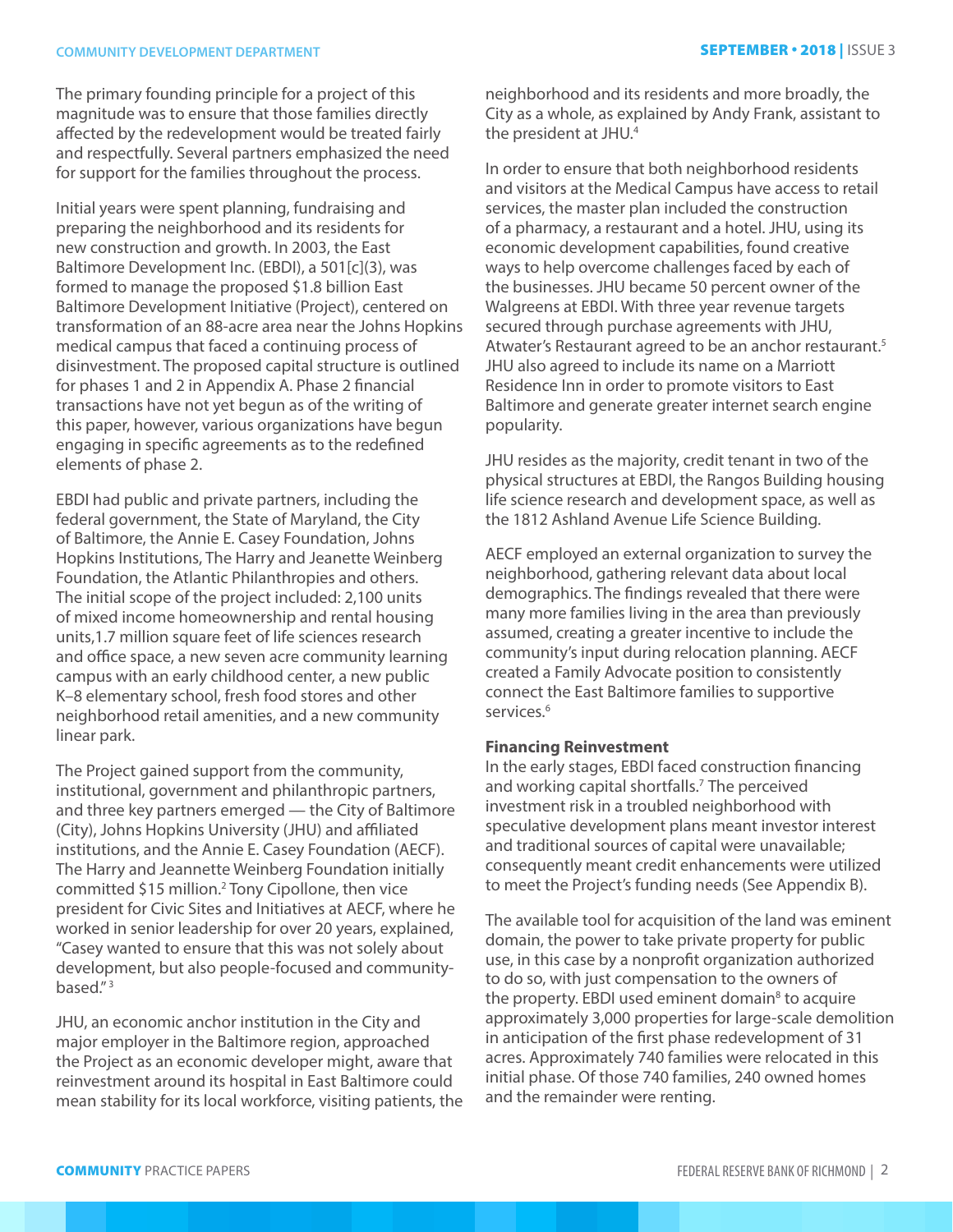State Capital funds, City General Obligation bonds, and other public funds provided \$169 million, or 77 percent, of the \$219 million of costs to purchase and demolish properties, relocate residents, provide intensive family support services for those relocated and build new infrastructure. In keeping with the focus on residents, the amount paid for relocation was substantially above the original \$50,000 per household budget with actual payouts of \$150,000 for renters and \$265,000 for homeowners. JHU joined AECF to compensate the higher costs for relocated households.

# *New Markets Tax Credits*

In three New Markets Tax Credit (NMTC) transactions totaling more than \$50 million, AECF and EBDI used AECF assets to secure funding streams that resulted in the infusion of more than \$13 million in equity into EBDI.

The NMTC program provides an incentive for business and real estate investment in low-income communities through a federal tax credit, and is administered by the U.S. Treasury Department's Community Development Financial Institutions (CDFI) Fund and allocated by local Community Development Entities (CDEs) across the country. With the first two NMTC financings, which took place in 2005 and 2007, Enterprise Social Investment Corporation (ESIC, now renamed Enterprise Community Investment), together with Bank of America Community Development Corporation, provided more than \$37 million of financing, consisting of \$28 million in debt repayable with interest only at the end of seven years and \$9 million in equity. In 2009, the third NMTC financing took place with PNC Bank and its affiliate PNC New Markets Investment Partners providing financing of \$15.7 million, consisting of \$11.1 million in debt repayable with interest only at the end of seven years and \$4.6 million in equity.

Enterprise Community Foundation received a \$90 million first-round NMTC allocation from the CDFI fund in 2002, representing four percent of the total credits awarded that year nationally. To receive the NMTC award, Enterprise launched a special-purpose, wholly owned for-profit community development entity (CDE), ESIC New Markets Partners LP, based in Columbia, Maryland. ESIC also received a second award in 2003 for \$140 million, again representing four percent of the total credits awarded that year nationally. Enterprise's ESIC Fund committed to EBDI \$15 million worth of their NMTCs in 2002, followed by another \$15 million in 2003. All of the EBDI census tracts were eligible for the NMTC program based on poverty and economic development indicators; furthermore, the Project was contained

within a federally designated Empowerment Zone and a State Enterprise Zone. However, due to the perceived investment risk, there was no market for these NMTC financings. In order to generate investor interest, AECF provided a credit enhancement guarantee secured by its \$4 billion endowment, mainly comprised of United Parcel Service stock. Once the NMTC credit enhancement was secured, Bank of America purchased ESIC New Market Partners' tax credit allocation and later purchased the second allocation as well. In fact, the first closing took one year and the transaction costs, including legal fees, which were incurred by AECF, was around \$1 million. The investors got a 39 percent tax credit over a sevenyear period based on the amount of Qualified Equity Investments (QEIs). The QEIs were made up of an equity investment from the tax credit investor plus "leveraged loans" from banks.

In connection with the third NMTC financing, which took place in 2009 to help finance the construction of a new school complex (Henderson-Hopkins School), PNC Bank and its affiliate PNC New Markets Investment Partners provided financing, which generated \$11.2 million in net proceeds.

#### *Low-Income Housing Tax Credits*

The Low-Income Housing Credit (LIHTC) is a dollar-fordollar tax credit for affordable housing investments. The credit was created in the Tax Reform Act of 1986 to provide incentives for the use of private equity to develop affordable housing for low-income families. The law gives states an annual tax credit allocation based on population.

The Maryland Department of Housing and Community Development (DHCD) awards LIHTCs on a competitive basis to nonprofit and for-profit sponsors of eligible housing projects. DHCD provided LIHTCs and loan funds for three projects: Parkview at Ashland (74 senior apartments), Chapel Green apartments (63 mixed-income apartments and townhouses) and Ashland Commons (78 apartments). All three projects were early stages of the redevelopment timeline and received in total \$2.8 million in LIHTCs, which were sold to raise \$26.7 million in equity. Between 2006 and 2009, DHCD financing was a critical factor to maintaining pace in the area's redevelopment while also contributing a cumulative value of nearly \$40 million, and more than 200 units of high quality rental housing.<sup>9</sup>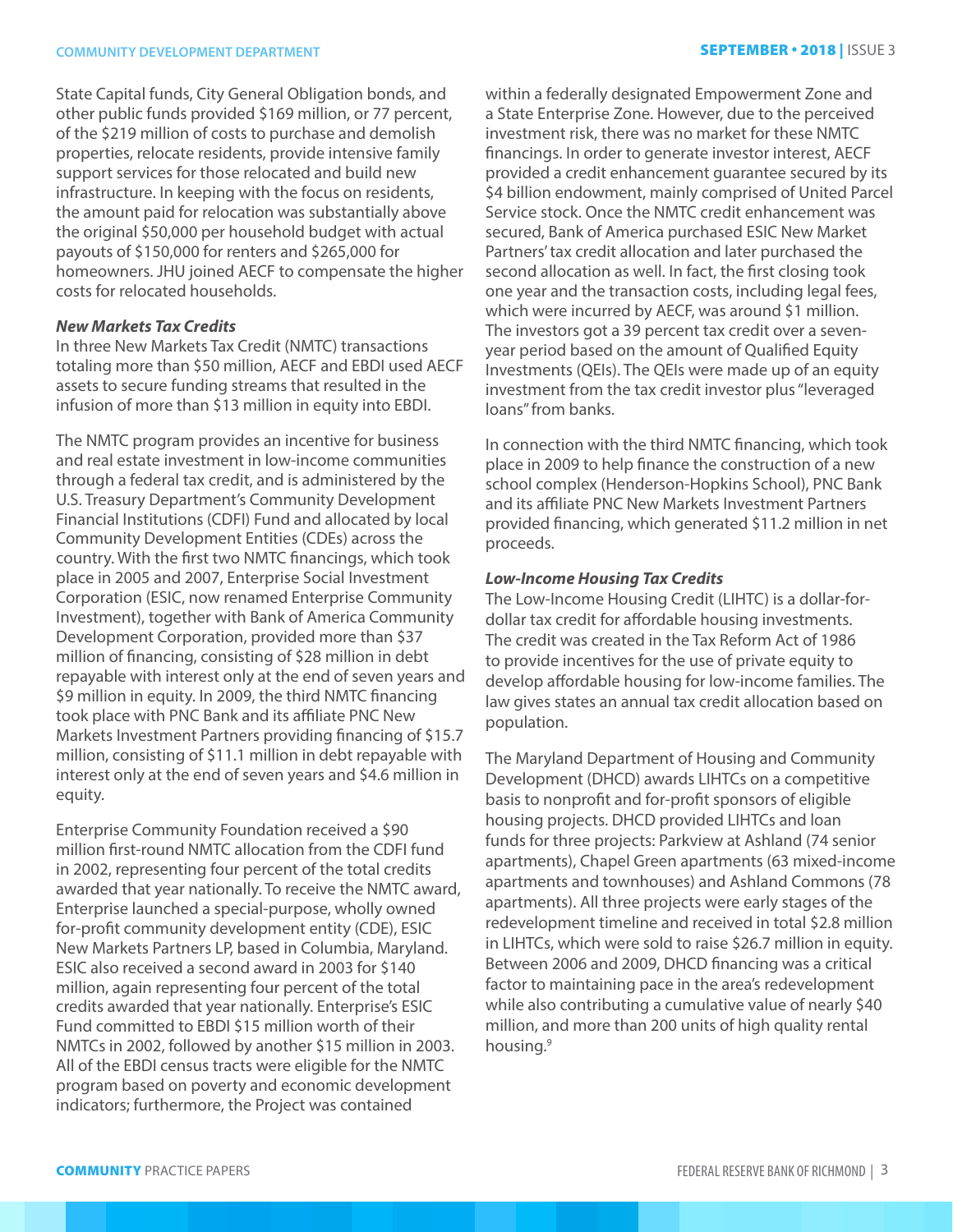#### *Tax Increment Financing*

In 2008, AECF gained a commitment from the City to retire a portion of the outstanding NMTCs that held the credit enhancement of AECF assets by the issuance to EBDI of a \$15 million Tax Increment Financing (TIF) bond. Eventually, all of the NMTCs were retired from the issuance of TIF bonds. A TIF is a public financing method commonly used as a subsidy for redevelopment, infrastructure, and other community-improvement projects. With a TIF, future property tax revenue increases from a defined area or district are applied to an economic development project or public improvement project in the community.

In the case of East Baltimore, the largest public investment came in 2008 and 2009 from the sale of a total of \$85 million in TIF bonds to investors, which represented more than one-third of the Project's public funding. The repayment of the TIF bonds are to come from property taxes diverted from the real estate improvements in the first phase of the project, the initial 31 acres, over 29 years. That schedule assumes there will be enough development on the property to generate the taxes to repay the investors.10 One of the investors in the TIF bonds was AECF, which purchased \$23.7 million of the bonds in 2009 when the economy slumped and it became difficult to find private investors.

Endowed nonprofits like universities or foundations can be motivated to social investment by matching their resources with investment possibilities. The Tax Reform Act of 1969 allowed Program Related Investment (PRIs) and as a result, some foundations have actively made below-market loans and investments. PRIs, like grants, count toward private foundations' federally mandated qualified distributions, so these instruments are especially attractive to foundations.

# **Grant Funds for Workforce**

Another original goal of the Project was to generate approximately 6,000 jobs in the neighborhood. EBDI leaders recognized the low educational attainment of the population, with a more than 40 percent dropout rate among high school students in the neighborhood.<sup>11</sup> And, in an area almost 100 percent African American, 48 percent of area residents aged 16 years or older were engaged in work activities, compared to 57 percent of East Baltimore residents, 60 percent of City residents and 67 percent of the Metropolitan Statistical Area residents.12 Further, barriers to employment exist in the area as a result of criminal backgrounds and disabilities.13

To gather data to counter these negative workforce conditions, EBDI engaged the University of Baltimore's Jacob France Institute to conduct an analysis of the workforce supply and demand in East Baltimore. The study focused on three goals: "develop projections of the types of jobs created by EBDI's planned redevelopment activity (labor demand); identify and analyze the characteristics of the local, East Baltimore workforce (labor supply); and assess the policy implications of the relationship between the jobs created and characteristics of the local workforce."<sup>14</sup>

In addition to existing workforce programs, including the East Side Job Center; the Historic East Baltimore Community Action Coalition (HEBCAC), which runs the Youth Opportunity program; and the Job Opportunities Task Force, which runs the JumpStart Program, a construction training program that prepares city residents to become a licensed carpenter, plumber or electrician, EBDI established the East Baltimore Workforce Alliance to connect residents to jobs and training, specifically in the market sectors of health care and construction.

The City applied and received a grant from the U.S. Department of Labor to create a basic-skills institute in East Baltimore to address experience and aspirational challenges. The program also received \$875,000 in startup funding from local foundations. The efforts focused on providing a training program for entry-level and skilled workers in the construction industry as well as a pre-apprenticeship program. Both programs were to meet the demand by the related rebuilding efforts in the neighborhood and to connect residents with those jobs. These attempts were hampered by challenges associated with workforce readiness, a lack of a system to coordinate the changing needs of workers and employers, and the fact that "at least half of all East Baltimore residents face significant barriers to reaching even the first rung on the region's most promising career ladders."15 At the same time, the Project teamed up with the Baltimore Health Care Coalition to help establish a place-based workforce development program for careers in healthcare. Plans to use a health care-focused approach to help East Baltimore residents build skills in the medical related field and to create a pipeline of trained workers has not yet occurred.

# **EBDI and Forest City Joint Venture**

After the primary phase of acquisition and subsequent demolition, EBDI formed a joint venture with private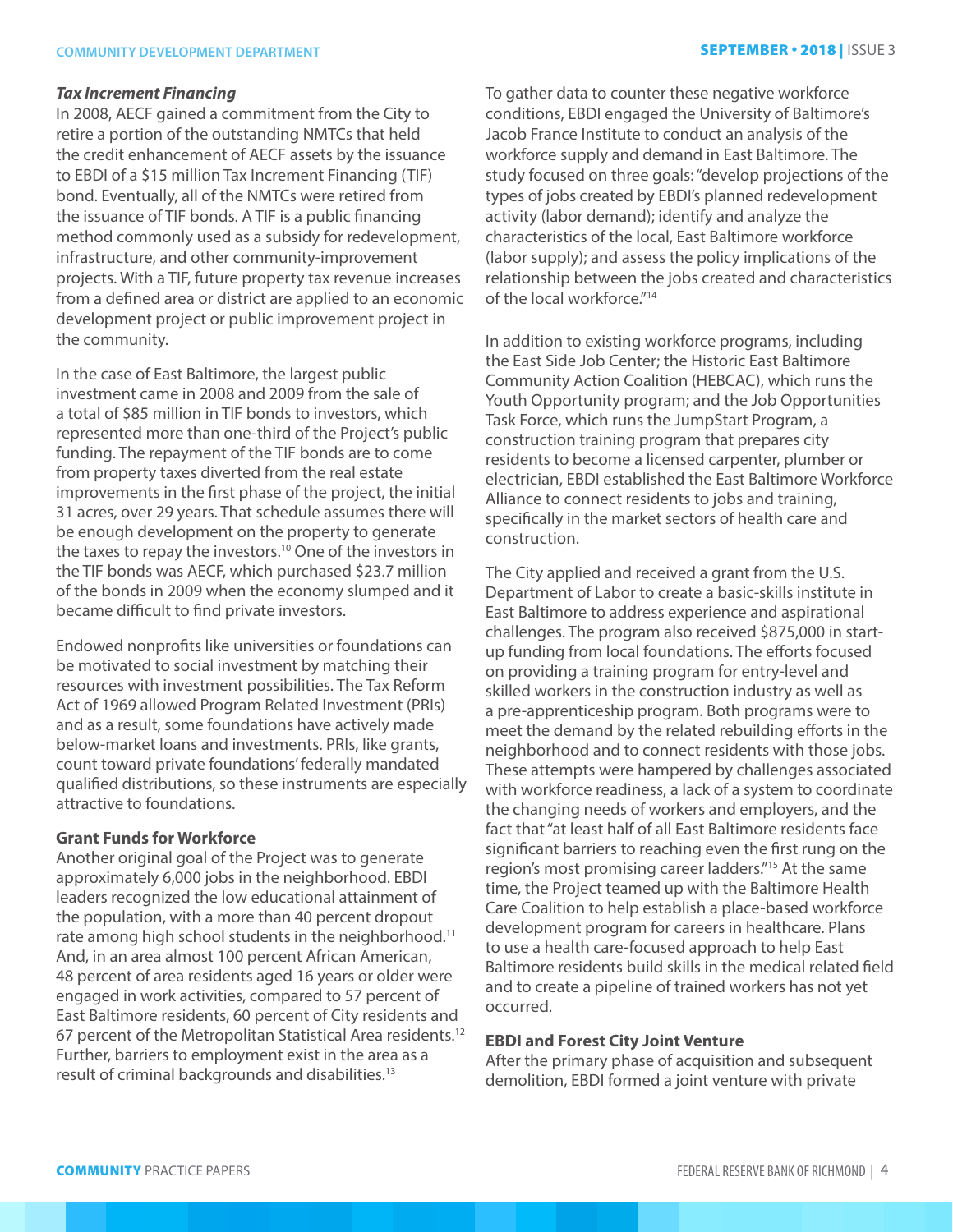developer, Forest City, and design firm, Sasaki Associates, to undertake the massive urban renewal effort. The for-profit joint venture, Forest City-New East Baltimore Partnership, became the master developer for the initial phase of the Project. The Forest City Science + Technology Group develops science-related research projects by engaging with research universities, corporations and institutions to provide the venues for research commercialization.

The first building, the 288,000 square feet Rangos Life Sciences Offices, opened in 2008, followed in 2009 by a 154-unit subsidized apartment tower that was marketed primarily for older residents. But new buildings and jobs were slow to materialize as the Great Recession set in, and plans for the initial 31 acres had to be revised. By 2012, "many believe(d) that EBDI was too entangled in racial tensions, accusations and financial setback to salvage."16 Residents felt EBDI's promises for development transparency, community participation and job creation were misleading and others described the project as a "land grab" by JHU and cited a history of "razing blight" through buying properties for future expansion and then not constructing for decades.<sup>17</sup> "If EBDI fails, then my presidency at Hopkins fails," stated Ronald J. Daniels, 14th president of JHU in 2012.

In 2012, with *The Daily Record* publishing a five-part investigative series on EBDI titled *"*Too Big to Fail? Betting a Billion on East Baltimore," the urban revitalization project was questioned strenuously. *The Daily Record*'s series was critical that "nowhere is there a comprehensive, independent public accounting of the funds and how they have been spent."18 Because EBDI is a private nonprofit, the City has no fiscal oversight. Two members of City Council sit on EBDI's board as non-voting members and the City's housing commissioner receives monthly reports on the project's progress.

## **The 929 Tower**

The Project's rebirth was the construction of a 20-story residential tower, called The 929, owned and funded by the Johns Hopkins Institutions, the umbrella organization for JHU's 10 divisions on campuses in Maryland and Washington, D.C., as well as its international centers in Italy, China and Singapore. Reed Hall, the sole housing facility on the East Baltimore Medical campus, was set to close in spring 2012. In May 2012, The 929 opened with a majority of its tenants being JHU graduate students. Soon after, a 10-story parking garage was completed and the Johns Hopkins Berman Institute of Bioethics moved into a renovated police station, both in the center of the 31-acre redevelopment area.

In 2013, ground was broken on one of the key initiatives of the original plan for the Project – the new Elmer A. Henderson: A Johns Hopkins Partnership School (a.k.a. Henderson-Hopkins) and the Harry and Jeanette Weinberg Early Childhood Center. The seven-acre site, encompassing two blocks of what had been 200 row houses at the edge of the redevelopment district, was designed to share the campus between the \$42 million, 90,000 square-foot Henderson-Hopkins School and the \$10 million, 28,000 square-foot Weinberg Early Childhood Center. Also part of the school facility plan was a recreation center, library, auditorium and a large community center for the neighborhood. Both the Henderson-Hopkins School, which serves children grades K–8, and the early childhood center are operated by the JHU School of Education working in partnership with Morgan State University's School of Education and Urban Studies. Also in 2013, construction began on several forsale market rate residential projects, including 40 new row homes and five condominiums, and construction began on a mixed-income project that contained nine market rate apartments and 54 low-income rental units. These were the first public residential projects since the completion in 2009 of the initial mixed-income 154-unit apartment tower.

In June 2014, a \$171 million state facility, Maryland Public Health Laboratory, opened. In 2015, the new Gateway Project was initiated, which included plans to construct a 194-room extended stay hotel that would be situated at one end of a new six-acre, three block linear green space called Eager Park. In 2015, phase 2 of the demolition of existing dwellings along the north side of the development zone was started. Five residential projects in the initial phase 1 area also were begun in 2015: Preston Place, adding 24 rental units to the 24 that have already been completed; McDonogh Square, rehabilitating 10 units; Tu Casa, building three new row houses; Eager Park West, rehabilitating 25 units; and Windemere LLC, 49 new, for-sale row houses. A 190-unit market rate apartment building, Penrose/Eagle Square, was also awarded. In 2016, construction was completed on 1812 Ashland Avenue, a 170,000 square-foot mix of labs and offices, and the Maryland Institute College of Art (MICA) operations center, which spent \$1.3 million for acquisition and renovation of a historic City firehouse in the neighborhood.

Upon redevelopment, the Science + Technology Park at JHU will provide over a million square feet of offices, chemistry and biology labs, and other state-of-the-art medical facilities.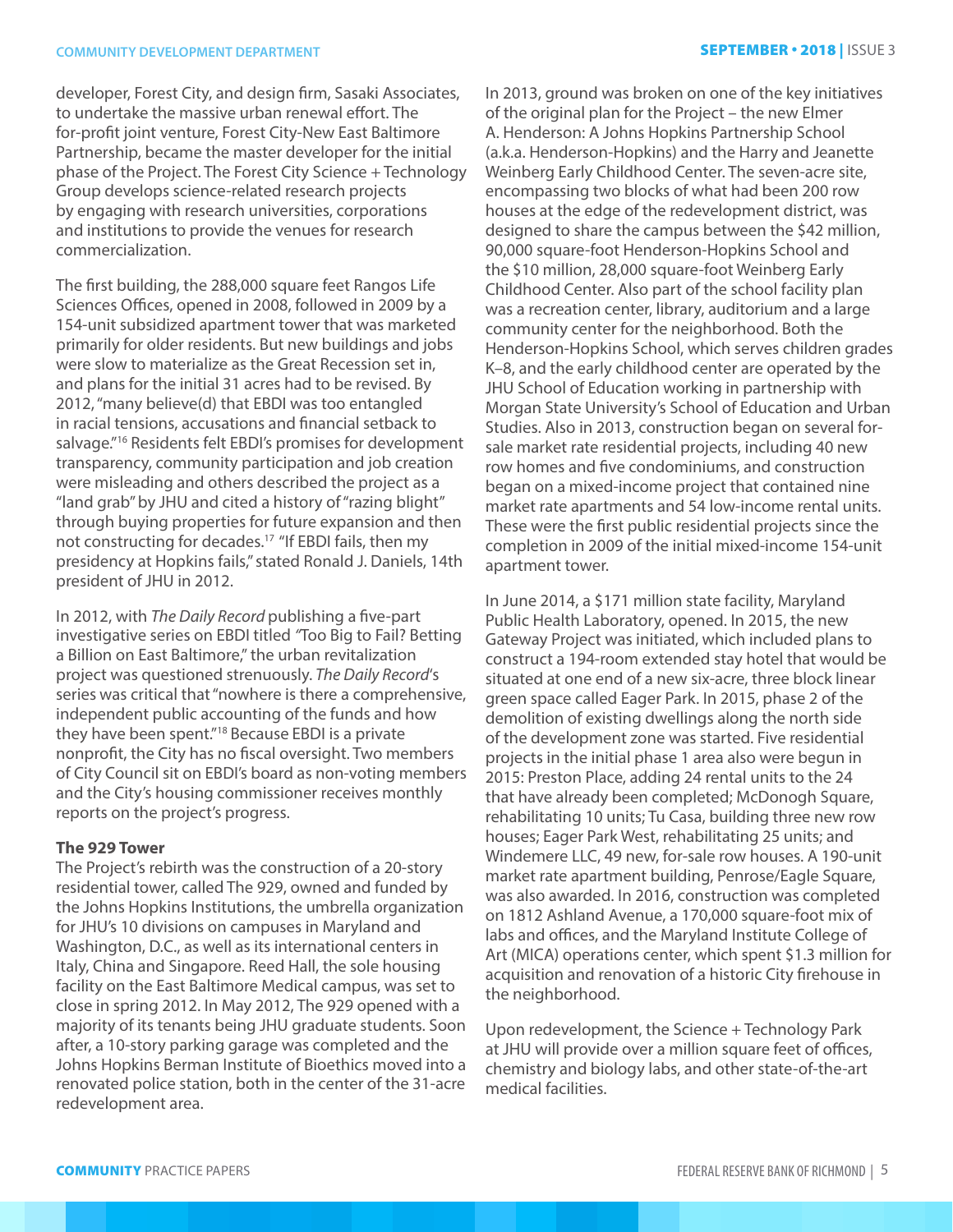# **COMMUNITY DEVELOPMENT DEPARTMENT SEPTEMBER • 2018** | ISSUE 3

#### **Acceleration of Neighborhood Reinvestment**

The progress shown within the Project geography has led to incremental private and nonprofit developers' acceleration of investments in the neighborhoods of East Baltimore, including new homeownership in neighborhoods of Oliver to the west, Milton-Montford to the east, Broadway East to the north and the Broadway corridor. The Food Campus and Hoen Lithograph Building are other signature development projects underway in the area. Hoen and Company, a world renowned lithograph printer, occupied the building from 1902 to 1981. Today, Cross Street Partners and City Life are refurbishing and repurposing 80,000 square feet of the manufacturing facility. The vision is a job training facility, adult literacy center, and multipurpose community space for facility and the anchor for food access, housing, transportation and employment in East Baltimore.

The first building in the Baltimore Food Campus is City Seeds. Centered in the one-story silver building on Llewelyn, the Baltimore Food Enterprise Center houses two programs focused on workforce training for the food industry. Humanim, a workforce training nonprofit moved its social enterprise, City Seeds, and the School of Food operations into the teaching and commercial kitchens.

#### **EBDI Phase 1 Current Accomplishments**

In an interview with Cindy Swisher, chief financial officer of EBDI, we were able to recount the deliverables of phase 1 over seven years. The Project relocated nearly 750 households with eminent domain, a process that included comprehensive family advocacy and supportive services, and relocation counseling. The homeowners received a \$157,000 average increase of family net worth, and renters received, on average, five years of rental subsidy. All relocated households were case managed for five years post-relocation.

A total of 426 units of new and renovated housing was completed, as well as an additional 521 units in the 929 North Wolfe Graduate Student Housing building owned by EBDI, with a ground lease with JHU. Other completed projects include 686,000 square feet of commercial and 38,000 square feet of retail space, including The Harbor Bank of Maryland, Walgreens and Starbucks. An additional 20,000 square feet is soon to be delivered in the 194-unit Marriott Residence Inn.

The East Baltimore Community School was the first new school built in Baltimore in 25 years and was completed in East Baltimore in 2014. The seven-acre campus includes the Henderson-Hopkins K–8 grade school, a Family Support Center, the Weinberg Early Childhood Center and shared spaces for the community. Eager Park is a

completed \$12.5 million, five-acre park that features a pavilion, amphitheater, water fountain, green space, and a KaBOOM! Community playground, and includes arts and cultural activities for the community.

More than 6,400 construction jobs and more than 1,200 permanent jobs have been created since the beginning of the project. Thirty-three percent have gone to City residents; 34 percent of \$436 million in construction contracts have been awarded to Minority Business Enterprises firms and 35 percent to Local Business Enterprises firms.

Public funds totaling more than \$60 million have been invested so far in new infrastructure, including water and sewer, 1.5 miles of new streets, utilities, lights, sidewalks and trees. More than \$600 million of private investment has been made in commercial and residential projects. The Project still has Master Plan goals in the pipeline, with another 350 housing units under construction in the next six to 12 months. EBDI's initial plans for 1,500 new mixedincome homes, retail and restaurants, and a grocery store are still underway.19

## **Innovative Redevelopment Strategies**

Most large-scale redevelopment and reinvestment projects depend on innovative financing and the leadership of local stakeholders and policymakers. The Project stands out because of its commitment to combine economic, community and human development strategies for the benefit of area residents, businesses and surrounding neighborhoods.

For the purposes of this paper, we focused on the financing strategies, however, it is important to note that AECF participation, both financially and with expertise and leadership, in the Project was initiated for the purpose of safeguarding the community and human development strategies for the area residents.

Innovative financing may ebb and flow with the changing market and project conditions. As the Project evolved, primary needs included land acquisition and responsible relocation for the residents. Affordable housing, a new K–8 school and an early learning center were central development goals connecting people to place. The 2008 market conditions were significantly affected by the collapse of the real estate market, which led to a need for creative financing solutions. The series of transactions that financed the initiative proved central to the reality of redevelopment and the roles of JHU and AECF required flexibility and creativity to sustain the Project (see Appendix C).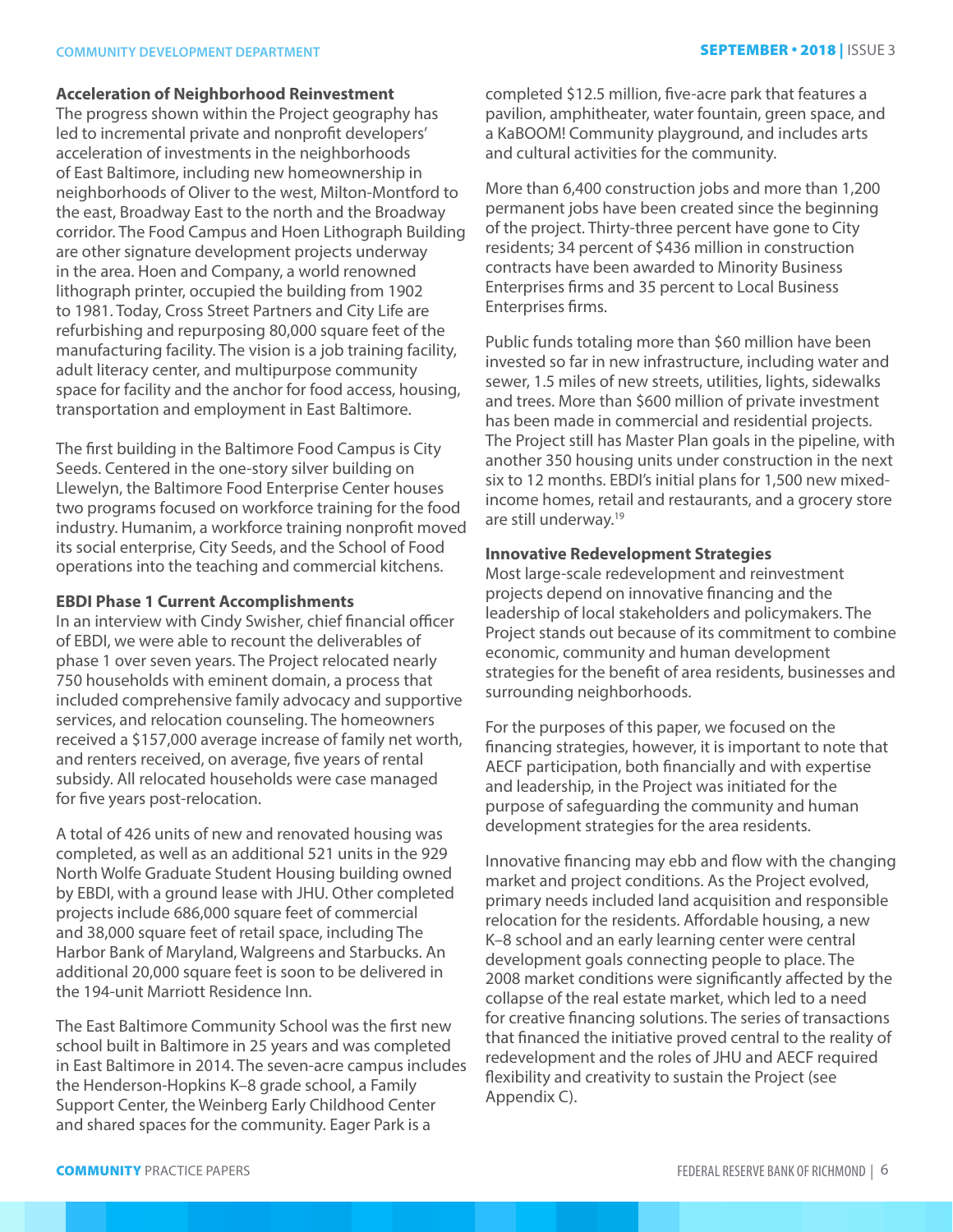## **COMMUNITY DEVELOPMENT DEPARTMENT** SEPTEMBER • 2018 | ISSUE 3

#### *Philanthropic Investment and Leadership*

AECF detailed the transactions in which the foundation played a role in order to provide guidance for the philanthropic community, local government, lenders and developers in similar efforts. AECF's report, "Innovative Philanthropic Financing for Community Change," is intended as a principled guide for replication by philanthropic organizations.20 In addition to traditional grant funding, AECF extended credit in creative ways, and more importantly, at critical times, and secured EBDI as an organization able to manage the redevelopment and subsequently have the track record to be credit-worthy. This is no small feat given the HEBCAC was the original organization working to rehabilitate the neighborhood and was not able to undertake the volume of the needs or grow into an organization able to lead the redevelopment.

AECF provided both debt and equity financing and leveraged program-related investments (PRIs) to support other debt and equity investments in the Project. PRIs leveraged funding through NMTCs and TIF bond financing, and the funds provided the capital for EBDI in its role as real estate developer, as well as the funds for school construction and financial benefits to residents. AECF's UPS stock from the founder, James Casey, was used as collateral and the resulting loans leveraged equity investment for EBDI and enabled the Project to continue when market conditions and Project risk proved perilous for private investors. City TIF bonds were initially envisioned but bond buyers needed confidence that the tax increment could materialize, and the lack of confidence threatened the Project's progress. When taxcredit investors feared purchasing tax credits and feared an EBDI default, AECF guaranteed the loans as well as EBDI's indemnification of the recapture exposure.

AECF assumed a social venture capital investor frame of mind, focused on social impact returns of an improved neighborhood and improved lives for low-income families. AECF further asserted leadership on the board of EBDI, safeguarding the capital and the direction of the Project.

It should also be noted that financing intermediaries Enterprise Community Investment and The Reinvestment Fund provided capital via NMTCs. AECF assets were used to secure funding streams for equity in EBDI, and financial institutions played a role with their communitybased organizations. Bank of America's Community Development Corporation, PNC Bank and PNC New Markets Investment Partners provided debt financing, repayable with interest at the end of seven years together with equity investment.

#### *University Investment and Leadership*

JHU as employer, purchaser, economic developer, brand holder and real estate developer played a significant role in equity investment, and created unique business relocation incentives through its purchasing power. The branding of a hotel proved critical to the initiation and realization of that goal. University anchoring of redevelopment projects is fairly common across the U.S. and Europe. Higher education institutions are at the nexus of economic growth in cities and regions. The relationships between and among traditional economic development organizations, government, business and universities are central to examples of new campuses focused on technology commercialization and public-private research in synergy with the universities' programming. As a result, universities become primary partners for community opportunity and are able to leverage not only education, talent and expertise, but also research and technology development and place-based strategies for community development. Universities are often placed in the role of anchoring redevelopment in a community in coordination with their own growth. The relationship between university and philanthropy for purposes of place-based community strategies is still evolving and has become more relevant with increased economic pressures and the growing complexity of community needs.

The JHU partnership with EBDI, AECF and the City has been characterized by a shared vision and commitment to a long-term process where the partners assume various roles of real estate developer, financier and economic developer in efforts to create timely financing options to redevelopment.

## **About the Authors**

Jeanne Milliken Bonds is the senior manager, Regional Community Development; Anne A. Burnett is the senior manager, Financial Institution Outreach; and Emma Sissman was an intern from 2016–2017 in the Community Development department of the Federal Reserve Bank of Richmond.

# **Acknowledgements**

For comments and suggestions, we thank staff at the Federal Reserve Bank of Richmond. We are grateful to the organizations featured for sharing their perspectives with us.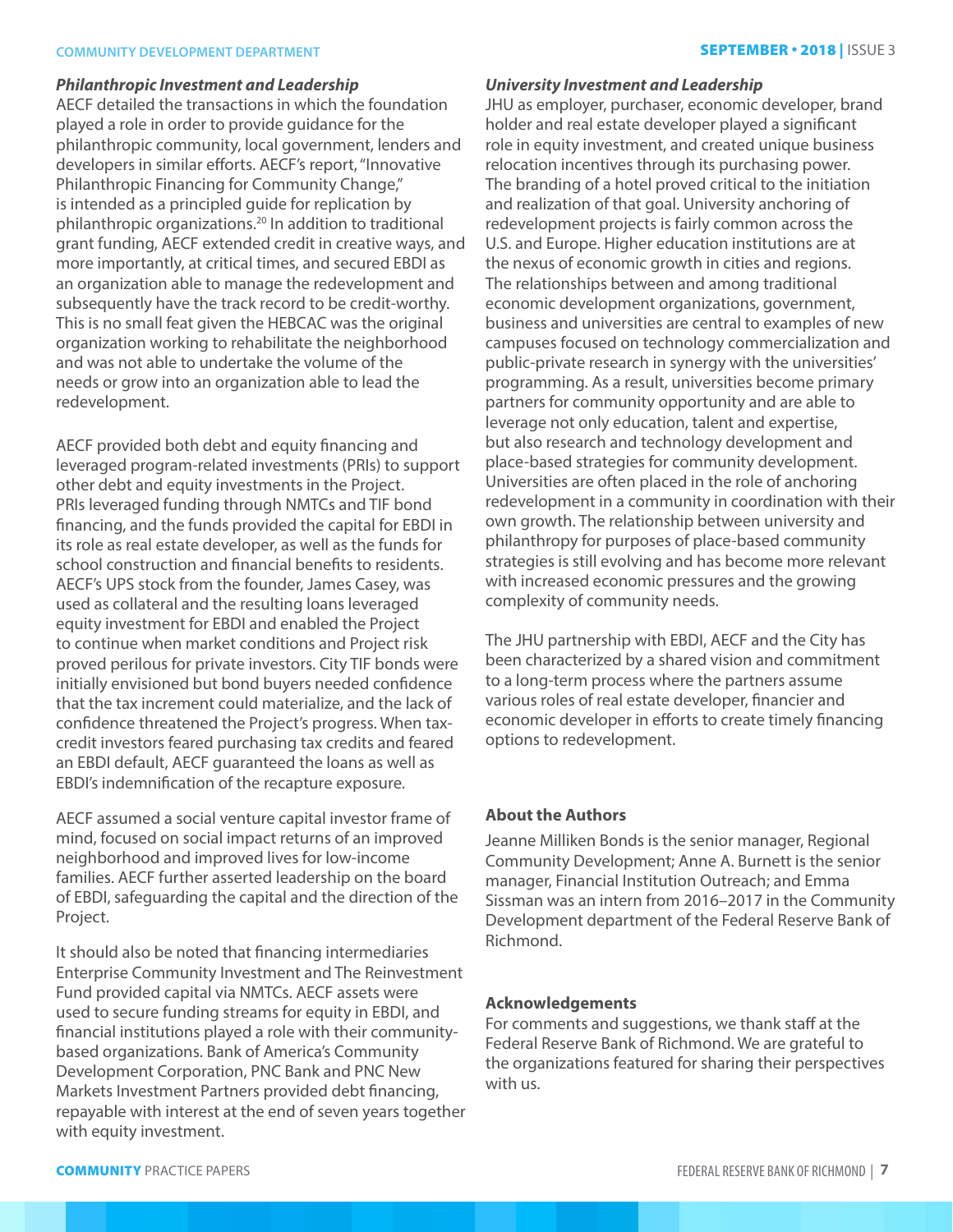# **Appendices**

# **Appendix A**

Proposed East Baltimore Development Initiative Capital Structure – Phases 1 and 221

| <b>Investor</b>                         | <b>Funding</b>  | <b>Capital Contribution</b> |
|-----------------------------------------|-----------------|-----------------------------|
| Private Developer Investment            | \$1,467,350,000 | 83.1%                       |
| <b>Tax Increment Bond Financing</b>     | \$44,326,166    | 2.5%                        |
| New Markets Tax Credit<br>Debt and Fees | \$46,820,000    | 2.7%                        |
| <b>Federal Funds</b>                    | \$37,735,100    | 2.1%                        |
| State of Maryland                       | \$42,075,000    | 2.4%                        |
| <b>Baltimore City</b>                   | \$62,601,000    | 3.5%                        |
| <b>Other Foundations</b>                | \$10,250,500    | 0.6%                        |
| The Annie E. Casey Foundation           | \$33,211,719    | 1.9%                        |
| Johns Hopkins University                | \$21,551,168    | 1.2%                        |
| <b>TOTAL</b>                            | \$1,765,920,653 | 100.0%                      |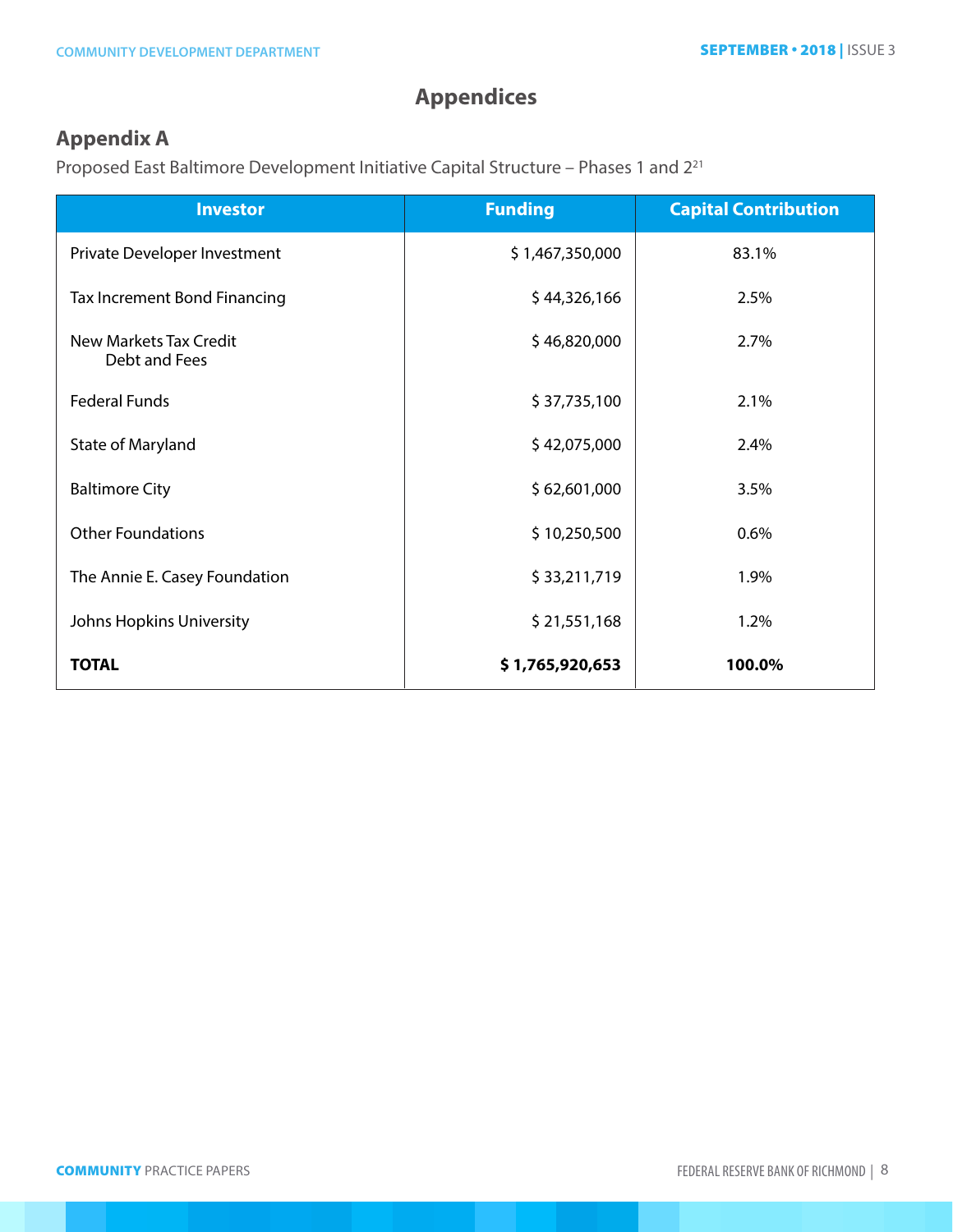# **Appendix B**

Phase 1 Actual Funding Sources

# **I. Public Investment Total = \$450.4 million**

- a. The State of Maryland authorized a TIF District with the Project that allowed tax revenue resulting from the redevelopment's added value to be reinvested in the initiative. Subsequently, the City issued both taxable and tax-exempt TIF bonds that totaled more than \$85 million and that are now held by AECF and other investors. The TIF bonds were intended, in part, to provide EBDI with sufficient funds to repay the first NMTC that held the credit enhancement of AECF assets. When in 2009, the TIF bonds could not be sold on the market, AECF stepped in and bought \$23.6 million of the bonds. Because certain elements of the Project did not qualify as strictly public use, some of the bonds were issued as taxable bonds.
- b. \$53 million of State Capital funds were used to pay for property acquisition, demolition and infrastructure upgrades through the Defense Base Realignment and Closure (BRAC) Commission's Revitalization and Incentive Zone Program, and represents real property tax credits (mainly Historic Tax Credits) granted by the state.
- c. The 1812 Ashland Ave. building was financed with about \$33 million in federal New Markets Tax Credits, with the state also providing a \$5 million low-interest loan and the Department of Business and Economic Development providing a loan of \$5 million to EBDI for infrastructure improvements.
- d. The City issued \$30 million of General Obligation (GO) bonds to finance demolition, infrastructure improvements and water/wastewater infrastructure. In addition, the City and State issued a total of \$15 million in GO bonds to help finance the construction of Henderson-Hopkins School.
- e. The U.S. Department of Housing and Urban Development (HUD) provided EBDI with a \$21 million Section 108 loan to be used to demolish abandoned row homes, renovate houses and finance construction of mixed-income rental units; these funds are to be repaid from Community Development Block Grants. In addition, HUD HOME funds provided a \$5.5 million grant allocated for site acquisition, site improvements, demolition, relocation, and other necessary and reasonable activities related to the development of nonluxury housing. The Project also received \$6.4 million in HUD housing vouchers (rent subsidies) for lowincome tenants used as part of the phase 1 relocation program.
- f. The Maryland Department of Commerce provided a \$4 million grant from its Sunny Day fund, which supports economic development opportunities that create significant capital investments in areas of high unemployment as well as retention of existing jobs.
- g. The Project received \$9 million Federal Transportation funds for road reconstruction and \$700,000 from Federal Empowerment Zone funds.
- h. The Shelter Group, the private developer of the Parkview at Ashland (74 senior apartments), received a \$1 million FHA Mortgage, while The Penrose Group received \$3 million in state rental housing funds for its Chapel Green apartments (63 mixed-income apartments and townhouse). Chapel Green, Parkview @ Ashland and Ashland Commons (78 apartments developed by The Shelter Group) received in total \$2.8 million in LIHTCs, which were sold to raise \$26.7 million in equity.
- i. The State of Maryland spent \$171 million on the construction of a new Department of Health and Mental Hygiene building at 201 West Preston Street.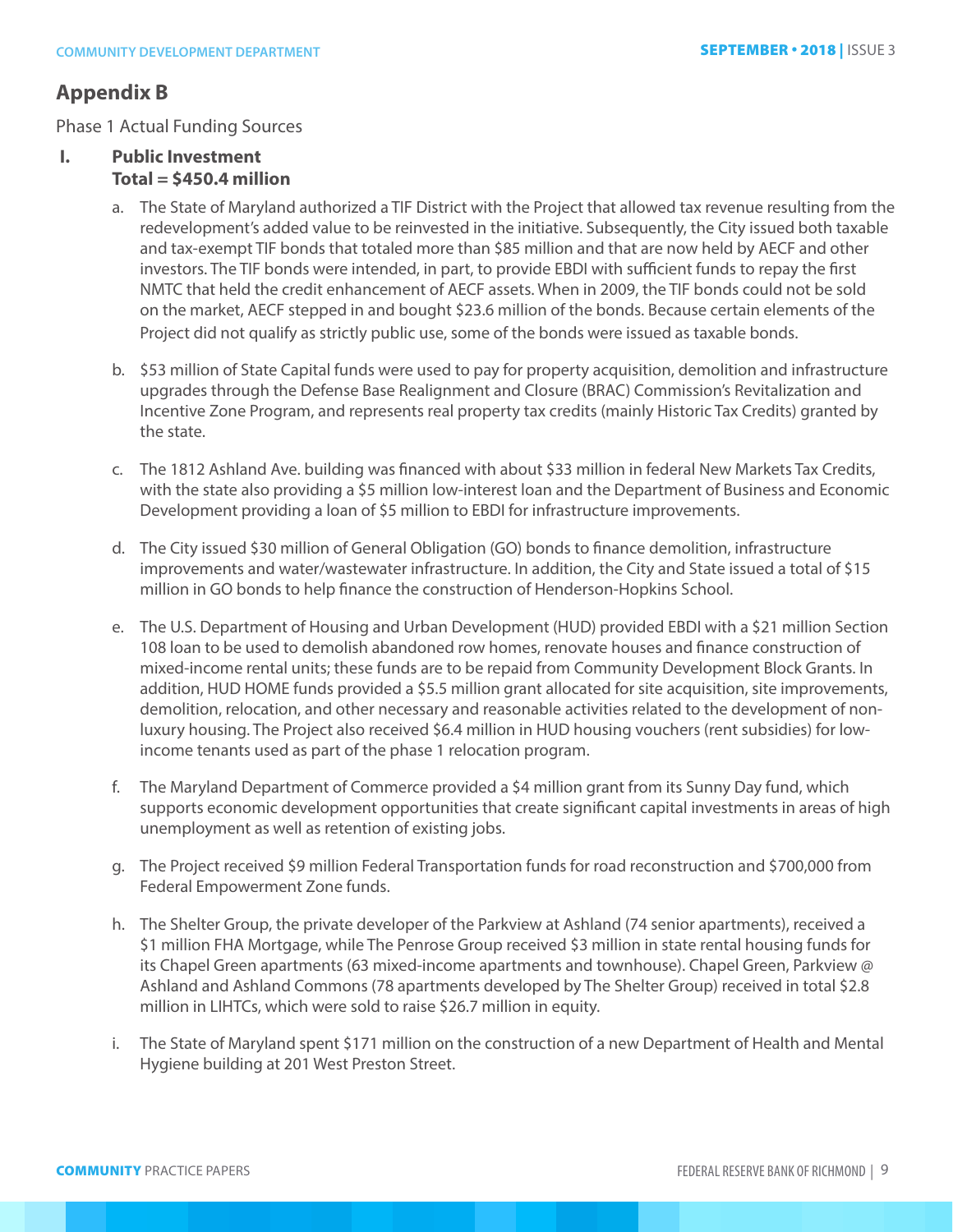## **II. Private Investment Total = \$217.6 million**

- a. Forest City is a group of national and local real estate developers that were selected to be the Master Developer of the Project. The new entity, Forest City-New East Baltimore Partnership, invested a total of \$23 million into the Project with this amount representing the equity interest in the completed Rangos Life Sciences Building that they lease to various parties (including JHU), and the initial equity for the 1812 Ashland Avenue building, a 170,000 square-foot mix of labs and offices.
- b. Rangos Life Sciences Building had a total construction cost of \$115 million and was partially funded by Forest City-New East Baltimore Partnership with some of the remaining construction cost coming from a \$54 million gift from the John G. Rangos Sr. Family Charitable Foundation to EBDI and a \$1 million gift from the Greater Baltimore Committee (see below). Opened in 2008, it houses Johns Hopkins School of Medicine Institute for Basic Biomedical Sciences, the Howard Hughes Medical Institute and Lieber Institute of Brain Development.
- c. The roughly \$65 million project at 1812 Ashland Avenue is a 163,000 square-foot office and lab building, where JHU and Johns Hopkins Hospital System affiliates are the primary tenants. The 1812 Ashland Avenue property also houses the 30,000 square-foot business incubator called FastForward East. The 1812 Ashland Avenue building was financed with about \$43 million in federal and state funds (see Public Investment above).
- d. The Johns Hopkins Institutions (JHI) spent a total of \$69 million for the construction of The 929, a 321 unit high rise that is used primarily as housing for JHU graduate students. In addition, JHI spent an additional \$38.2 million for a 10-story parking garage with 1,490 parking spaces and with an additional 11,000 square feet of retail space on the ground level.
- e. The Shelter Group, a private development company, owns and financed the Parkview @ Ashland and Ashland Commons market rate apartments; the total project cost of the two apartment buildings was \$21 million.
- f. Chapel Green apartments and townhomes is owned and financed by The Penrose Group, a private development company. The total project cost of the both the apartment and townhome buildings were \$16 million.
- g. The Johns Hopkins Berman Institute of Bioethics acquired an 11,000-square foot former police station and vacant adjacent lot from EBDI for \$1.6 million, and subsequently spent an additional \$2.9 million on restoration and expansion of the historic structure.
- h. The Verde Group, a Baltimore-based green builder, spent \$2.2 million for the acquisition and renovation of 20 row houses along McDonogh Street that once completed were listed for sale for \$199,000 to \$225,000. The homes were sold only to owner-occupants, and each row house had a 10-year property tax credit that capped the assessed value at its pre-renovation value.
- i. The Townes at Eager is a five-unit residential condominium project built by A&R Development for \$1.4 million; the average sales price of the condos in the building was \$280,000.
- j. Maryland Institute College of Art (MICA), the oldest continuously degree-granting college of art and design in the nation with nearly 3,500 students, spent \$1.3 million for the acquisition and renovation of a historic City Firehouse, which houses MICA's operations department.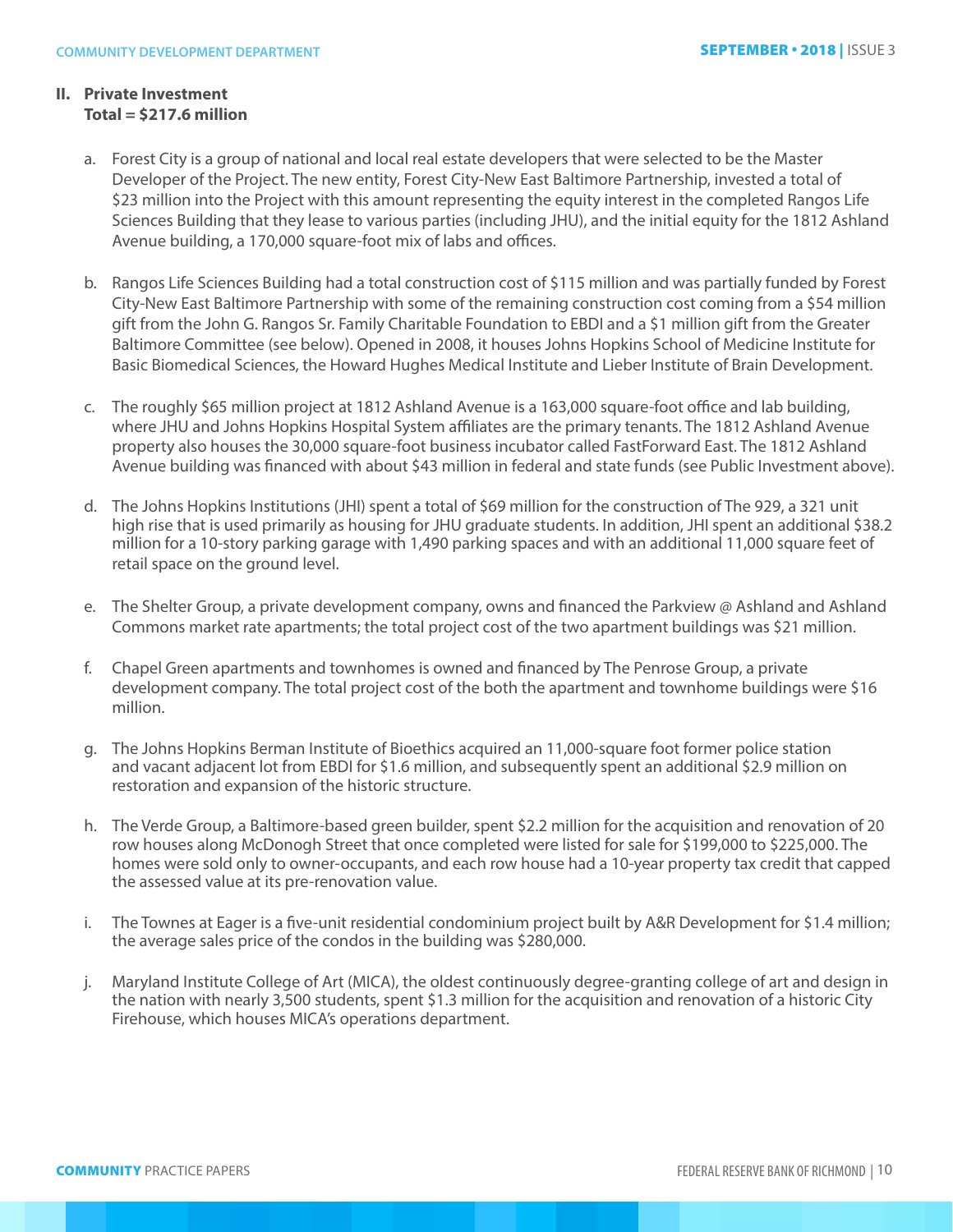# **III. Foundation Investment Total = \$173.5 million**

- a. The John G. Rangos Sr. Family Charitable Foundation made a \$54 million gift to EBDI to fund part of the construction costs of a 278,000 square foot state-of-the art facility for advanced research companies to perform medical breakthroughs.
- b. AECF contributed \$39.5 million towards phase 1 of the Project, (not including their purchase of \$23.5 million of TIF bonds) with AECF agreeing to grant \$20 million to EBDI to retire a portion of the NMTC loans that held the credit enhancement of AECF assets, \$8.2 million to EBDI to pay for infrastructure costs, \$5 million in supplemental relocation costs for displaced residents, \$3 million for Henderson-Hopkins School (plus a \$21.25 million bridge loan for the completion of the new school that was subsequently repaid), and \$3.3 million for programmatic and operational expenses.
- c. JHI provided \$34.6 million in loans and grants primarily for Henderson-Hopkins School (\$12.6 million), donated land and other assets (\$13.2 million), infrastructure costs (\$3.8 million) and funds for supplemental relocation costs for displaced residents (\$5 million).
- d. Harry and Jeanette Weinberg Foundation provided a total of \$15.8 million, mainly for the construction of the Harry and Jeanette Weinberg Early Childhood Center but a portion went to help fund the Henderson-Hopkins School.
- e. The Atlantic Foundation provided grants and gifts totaling \$12 million to fund health, learning and family services efforts to provide community benefits to residents of Middle East.
- f. Goldseker Foundation gifted \$900,000 to EBDI consisting of a \$200,000 initial revitalization grant and \$400,000 for planning grants with addition grants of \$300,000 for core operating support.
- g. Other gifts and grants were as follows: Abell Foundation provided EBDI with \$75,000 and other local foundations contributed a total of \$16.7 million, including Legg Mason Charitable Foundation, T. Rowe Price Associates Foundation, Greater Baltimore Committee and 10 other foundations.

# **Total Phase 1 Funding Sources = \$841.5 million**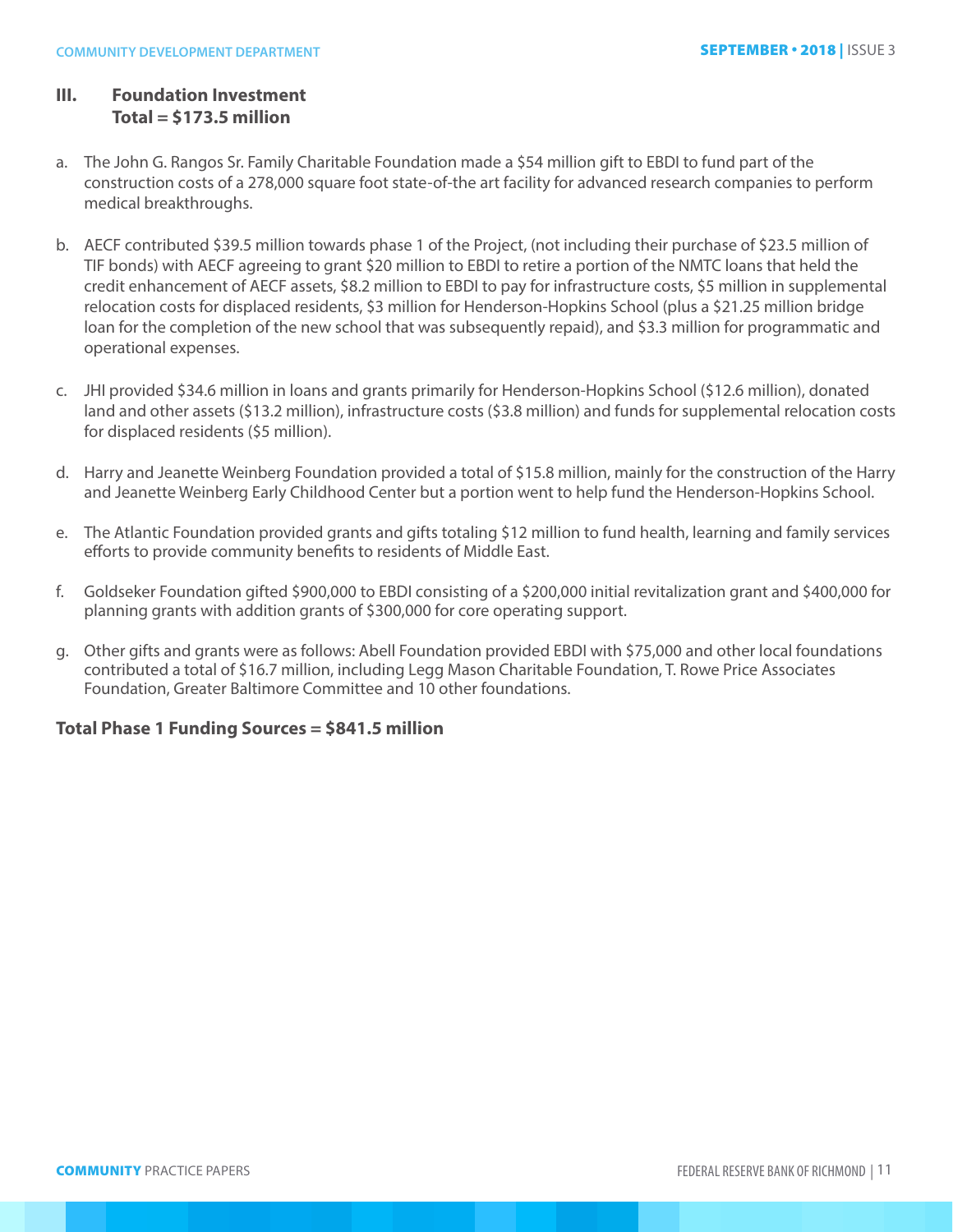# **Appendix C**

**Diagram 1: Financing Tools, Projects and Actors in Phase 1 Redevelopment of East Baltimore**

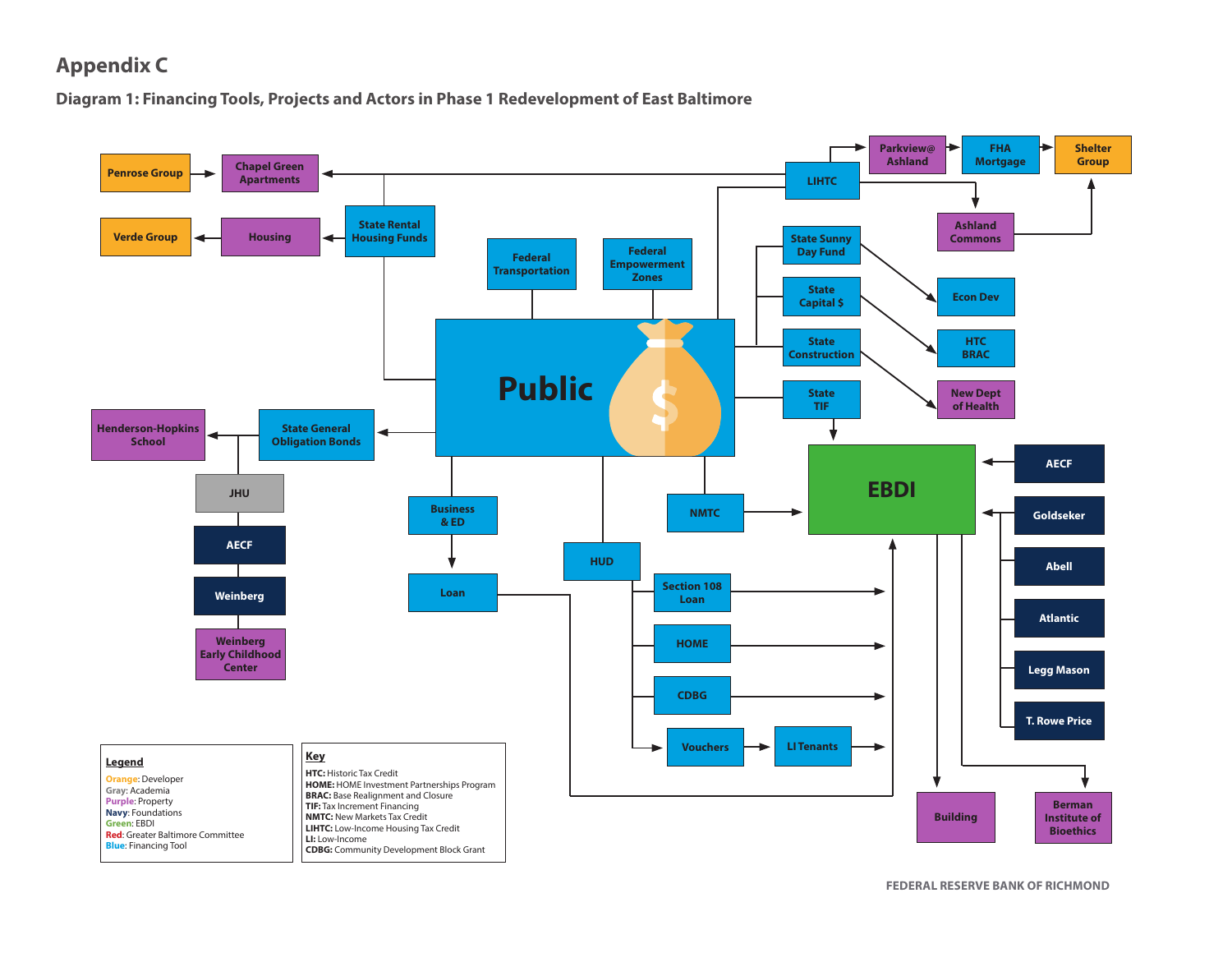# **Diagram 2: Financing Tools, Projects and Actors in Phase One Redevelopment of East Baltimore –**

A&R Development and Forest City engaged in redevelopment of property within the scope of phase 1. The Johns Hopkins Institutions and the Maryland Institute College of Art redeveloped buildings and property within the scope of phase 1.